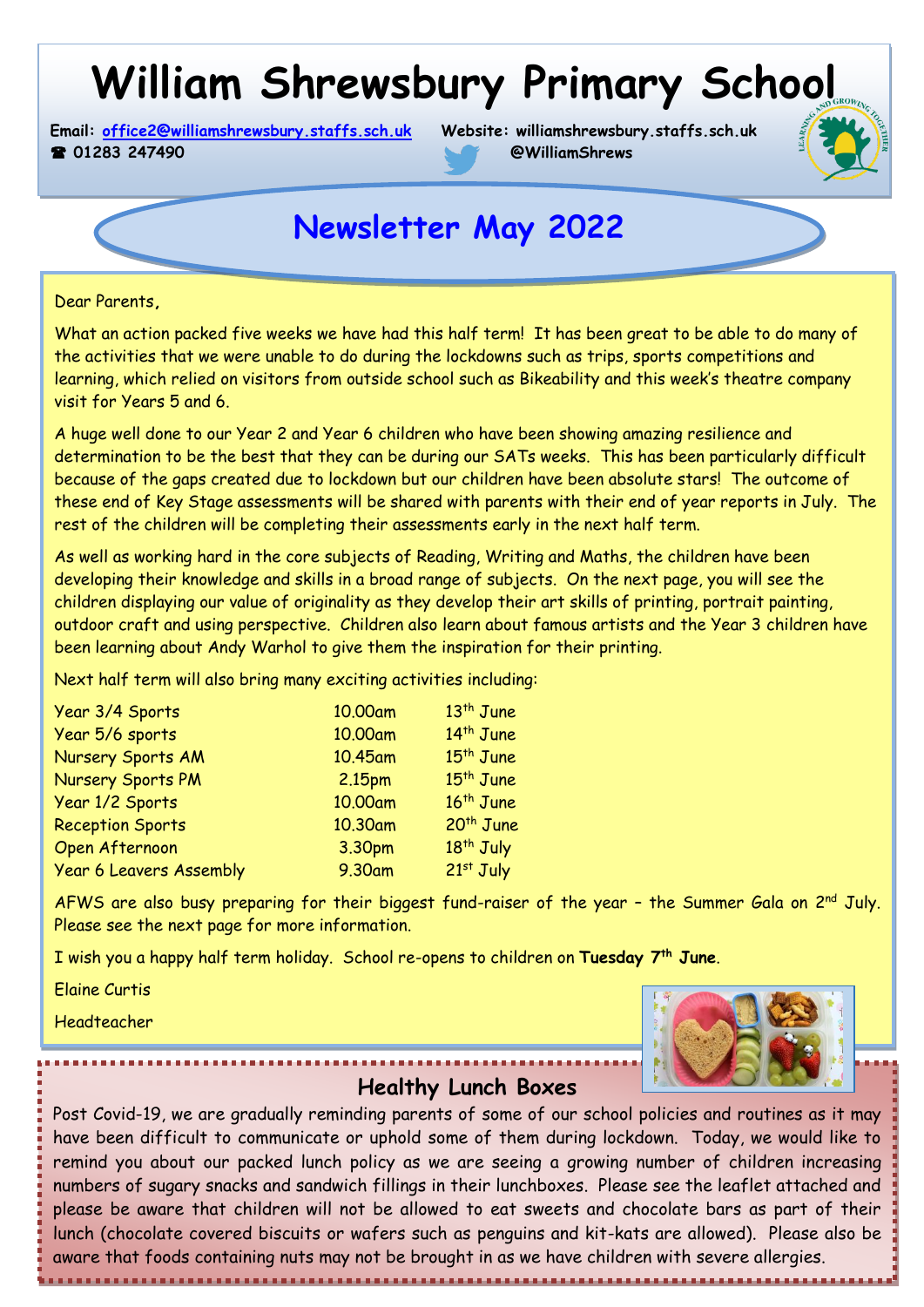

We are thrilled to be holding our Summer Gala at School on Sat 2nd July 12-3pm - this year will be a Wild West theme so we are hoping to see lots of cowboys and cowgirls having a Rootin' Tootin' time! We will be running a Saloon bar for the grown-ups as well as a BBQ and other refreshments and have an inflatable assault course, bouncy castle and lots of fun games and stalls for the whole family to enjoy. The committee are very busy behind the scenes planning this event but, as always, we need extra help. If you can spare even an hour on Friday 1st July before or after school, sorting donations or putting up gazebos, we would be very grateful. We also need help on Saturday morning setting up and running stalls during the event or tidying up afterwards - your help is invaluable. Please get in touch with Jane on 07850544224 or message the AFWS Facebook page for more information.

Hopefully, the sun will be shining on the day but our wet weather contingency is our Big Prize Draw leading up to the event. There will be lots of amazing prizes to be won, generously donated from local businesses. Tickets are £1 each and will be coming home with your child soon. Any unsold tickets please send back to school so we can sell them on the day but feel free to buy them all if you wish!!

We are super excited about this event, especially to see the children back together again enjoying themselves with their families. Thank you Team AFWS!

### **Sports days**

We are hoping for some sunny weather for our Sports Days, which begin after half term. However, please keep a look out for notice boards outside school if the weather is bad and we have to cancel any events and we will also text you although please appreciate that we may not make the decision until 9.00 am on the day.

# **Some reminders from the office**

# **What's up with WhatsApp?**

On the face of it, WhatsApp can seem like a good way for your children to communicate with their friends outside school. Please be aware that the legal age to use this app is 16. This was lowered for a while to 13 but was raised again due to data protection legislation.

We are having to deal with issues of increasing seriousness, including child protection issues, which are sometimes referred to other agencies. This can sometimes involve the sharing of inappropriate images or language.



If your child is absent please make sure you contact the office before 9.30am. You can telephone us, but lines do get very busy. Alternatively, you can email our Attendance Officer using [absence@williamshrewsbury.staffs.sch.uk](mailto:absence@williamshrewsbury.staffs.sch.uk). If you don't make contact with us your child's absence may be recorded as unauthorised.

As we are approaching the last half-term of the year please would all parents ensure that their Parentpay accounts are not in arrears and kept up to date. It would be brilliant for all accounts to be at zero at the end of the year! Thank you for your continued support – please drop in to talk to us if you need any help.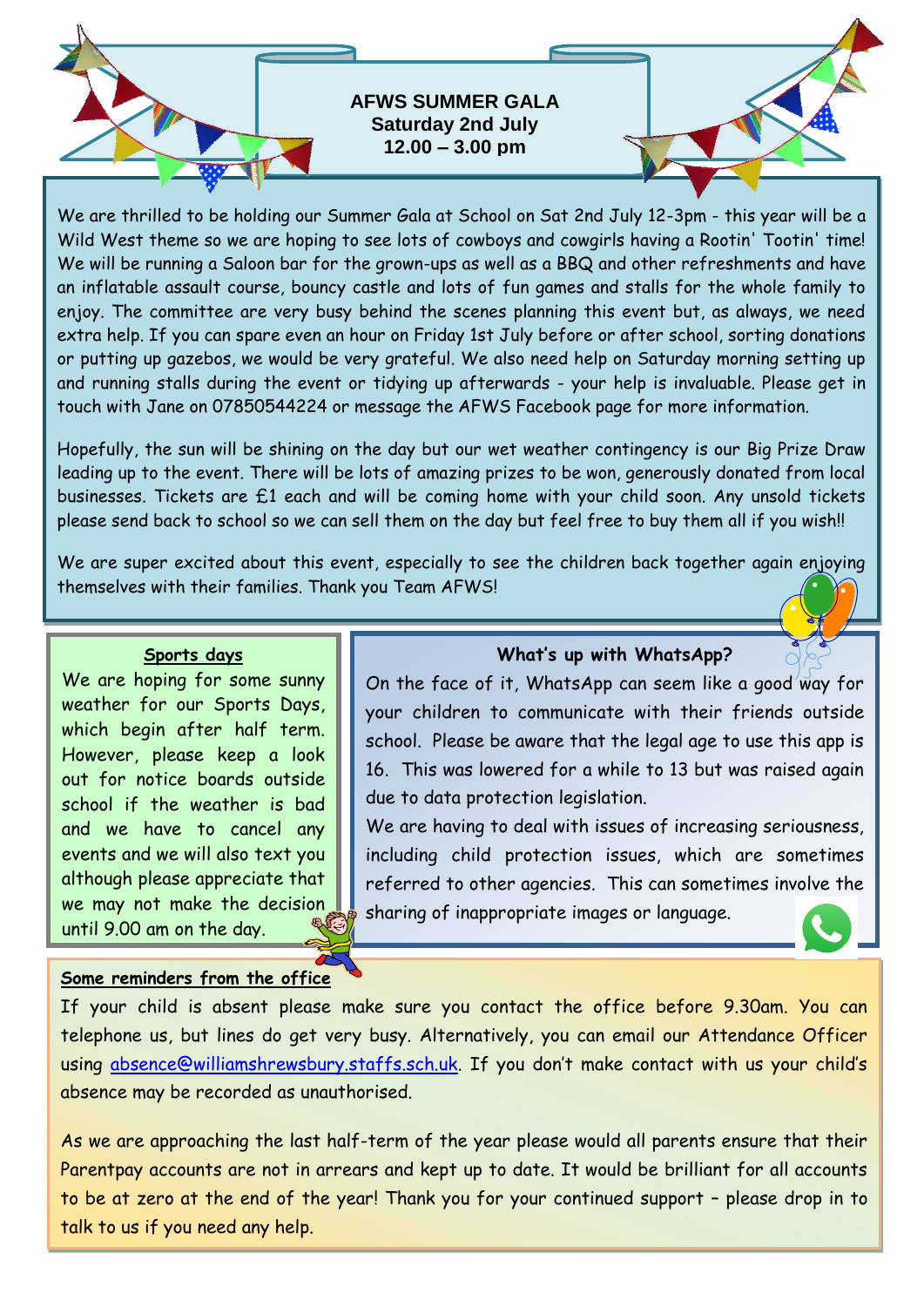### **Cycling to school**

Please remember that any child who cycles to school must wear a cycle helmet. This important rule is for your child's protection. Bikes are left at school at your own risk and we advise that they should be locked to the cycle racks.

# **Sun Safety**

Please remember to apply sunscreen to your child if the weather continues to be sunny after half term. If you can apply the long lasting cream this is helpful. Remember to send them with a sunhat for extra protection and a named water bottle.









**Above:** Year 3 learning a printing technique. **Below:** results in the style of Andy Warhol.



Art to celebrate the Queen's Platinum Jubilee focusing on portrait painting in Year 1 and abstract collage in Year 4









Getting things into perspective in Year 4!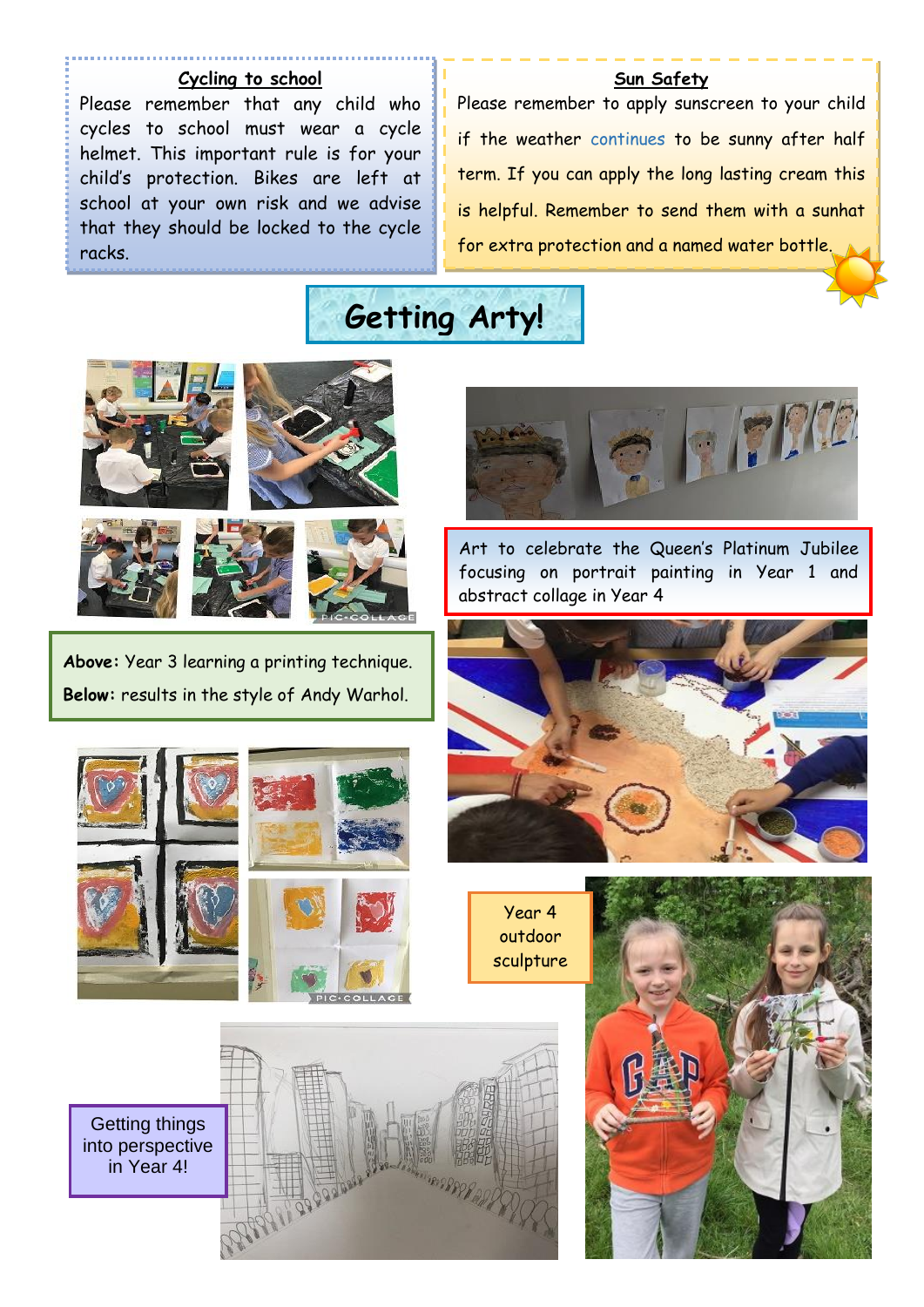| <b>Sports Days</b> |          |           |                                                                                                                                                                                                       |  |
|--------------------|----------|-----------|-------------------------------------------------------------------------------------------------------------------------------------------------------------------------------------------------------|--|
| Date               | Time     | Class     | <b>Instructions</b>                                                                                                                                                                                   |  |
| $13th$ June        | 10.00 am | Y3/4      | Parents enter through the Junior gate and proceed to                                                                                                                                                  |  |
| $14th$ June        | 10.00 am | Y5/6      | the school field                                                                                                                                                                                      |  |
| $15th$ June        | 10.45 am | Nursery   | Parents of children who attend either AM only sessions<br>or Monday, Tuesday all day & Wednesday AM sessions or<br>30 hour sessions enter through the Infant gate and<br>proceed to the school field  |  |
| $15th$ June        | 2.15 pm  | Nursery   | Parents of children who attend either PM only sessions<br>or Wednesday PM, Thursday & Friday all day sessions or<br>30 hour sessions enter through the Infant gate and<br>proceed to the school field |  |
| $16th$ June        | 10.00 am | Y1/2      | Parents enter through the Infant Gate and proceed to<br>the school field                                                                                                                              |  |
| $20th$ June        | 10.30 am | Reception |                                                                                                                                                                                                       |  |

| Trips & Activities       |                      |                                                      |  |  |
|--------------------------|----------------------|------------------------------------------------------|--|--|
| Date                     | Class                | Trip/Activity                                        |  |  |
| $6th$ June               | All                  | Day off for Queen's Platinum Jubilee                 |  |  |
| $7th$ June               | All                  | School re-opens                                      |  |  |
| $15th$ June              | Year 6               | Leavers Photos                                       |  |  |
| $15th$ June              | Various              | <b>Team Photos</b>                                   |  |  |
| $15th$ June              | New Nursery Intake   | Parent Meeting @ 6.30 pm in the Main Hall            |  |  |
| $20th$ June              | Year 2               | Y2 to Y3 Parent Induction Meeting @2.00 pm           |  |  |
| $21st$ June              | Year 5               | Viking man in school                                 |  |  |
| $22nd$ June              | Years $1 - 6$        | Luke Temple (author) visiting school                 |  |  |
| 22 <sup>nd</sup> June    | Year 4 (class TBC)   | Visit to Derby Gaol                                  |  |  |
| $23rd$ June              | Years $1 - 6$        | Luke Temple book signing                             |  |  |
| $23rd$ June              | Year 4 (class TBC)   | Visit to Derby Gaol                                  |  |  |
| $24th$ June              | Year 4 (class TBC)   | Visit to Derby Gaol                                  |  |  |
| $27th$ June - $1st$ July | All                  | <b>Commonwealth Games Week</b>                       |  |  |
| $29th$ June              | New Reception Intake | Parent Meeting @ 6.30 pm in the Main Hall            |  |  |
| $2nd$ July               | All                  | Summer Fayre @ 12.00 to 3.00 pm - Wild<br>West theme |  |  |
| 5 <sup>th</sup> July     | Current Nursery - PM |                                                      |  |  |
|                          | & Wed PM, Thursday   | Lunch with a Parent @ 11.45 am in the Main           |  |  |
|                          | & Friday & 30 hour   | Hall                                                 |  |  |
|                          | pupils               |                                                      |  |  |
| 6 <sup>th</sup> July     | Year 3               | Packington Farm visiting school                      |  |  |